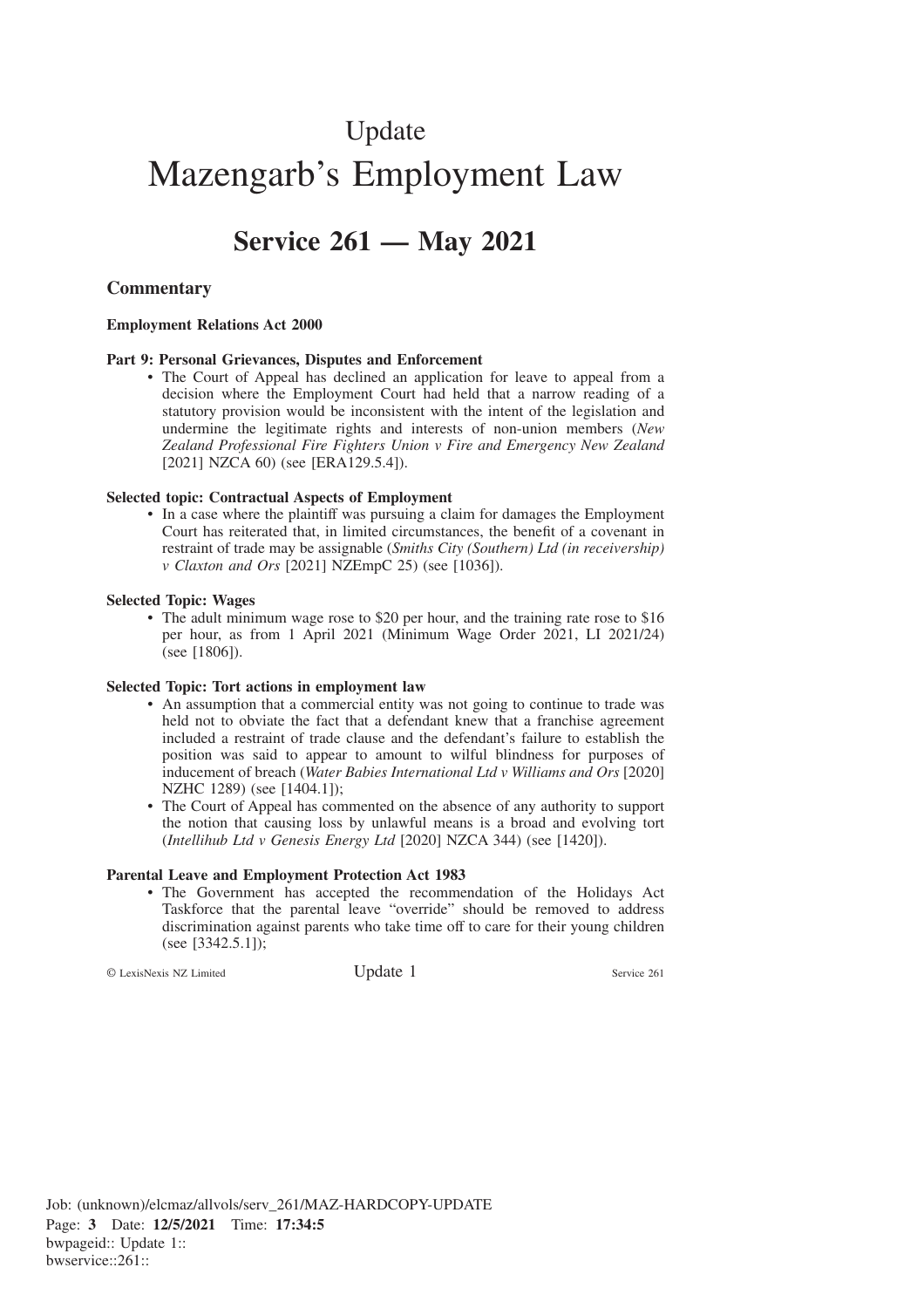• Applications for parental leave payments can now be made online with eligibility for most parents being automatically determined by tax records held by Inland Revenue, removing the need for workers and employers to calculate and verify earnings for the purpose of eligibility and payment (see [3371I.5]).

### **Equal Pay Act 1972**

• Cross references are included to assessment tools which have been published to assist parties engaged in pay equity claims (see [3513ZD.8]).

#### **Accident Compensation Act 2001**

- A letter in response to a query as to the specific Act under which cover had been granted was held to be informational only, and not to address any issue relating to the appellant's cover or entitlements, not then being a "decision" under s 6 (*LM v Accident Compensation Corporation* [2020] NZACC 145) (see [IPA6.7.5]);
- It is not relevant for purposes of levies payments whether personal exertions of a self-employed person under s 14 occurred in New Zealand or overseas or whether any tax payment was made in New Zealand or overseas (*Jamieson v Accident Compensation Corporation* [2020] NZACC 152) (see [IPA14.3]);
- Mesothelioma which developed after 2002, resulting from the accidental exposure to asbestos fibres whilst repairing cars between 1967 and 1973, was held to be covered by the Act (*Catterall v Accident Compensation Corporation* [2020] NZACC 187) (see [IPA20.4]);
- The 2001 Act does not permit cover for the same mental injury under both s 21 and s 26(1)(c) (see the authorities summarised (*TF v Accident Compensation Corporation* [2020] NZACC 173) (see [IPA21.4]);
- An appellant's mental injury (depression) was held to have been caused by a physical injury to his knee which had ended a sporting career, the knee having been reinjured some years' later (*Brown v Accident Compensation Corporation* [2020] NZACC 149) (see [IPA26.5.2]);
- Significant aggravation of a hospital worker's existing disc condition, caused by a jerking motion when pushing a heavy ice machine, was held to be excluded from cover under s 26(2) (*Prasad v Accident Compensation Corporation* [2020] NZACC 146) (see [IPA26.8.1]);
- An employee who was injured in a Park and Ride carpark for purposes of travelling to work was held not to have been in the carpark for purposes of his employment at the time, but rather commuting outside the limited categories provided for in s 28(1)(b) and (c) (*Air New Zealand v Accident Compensation Corporation* [2020] NZACC 163) (see [IPA28.12]);
- A "one-off" occurrence that placed a store worker at unjustifiable risk of injury was held to fall outside the concept of a particular property or characteristic of employment under s 30 (*Clapp v Accident Compensation Corporation* [2020] NZACC 179) (see [IPA30.8]);
- Frequent lifting and carrying as a plumber/ roofer were accepted as particular properties or characteristics of that employment (*Judkins v Accident Compensation Corporation* [2021] NZACC 2) (see [IPA30.8.2]);
- Repetitive use of wrists and hands was held to be a property or characteristic of employment as a poultry worker for purposes of gradual process injury (*Toms v Accident Compensation Corporation* [2020] NZACC 191) (see [IPA30.8.9]);
- Where a fracture in the appellant's wrist after a work injury event remained asymptomatic for some years, until pain symptoms required surgery, the Court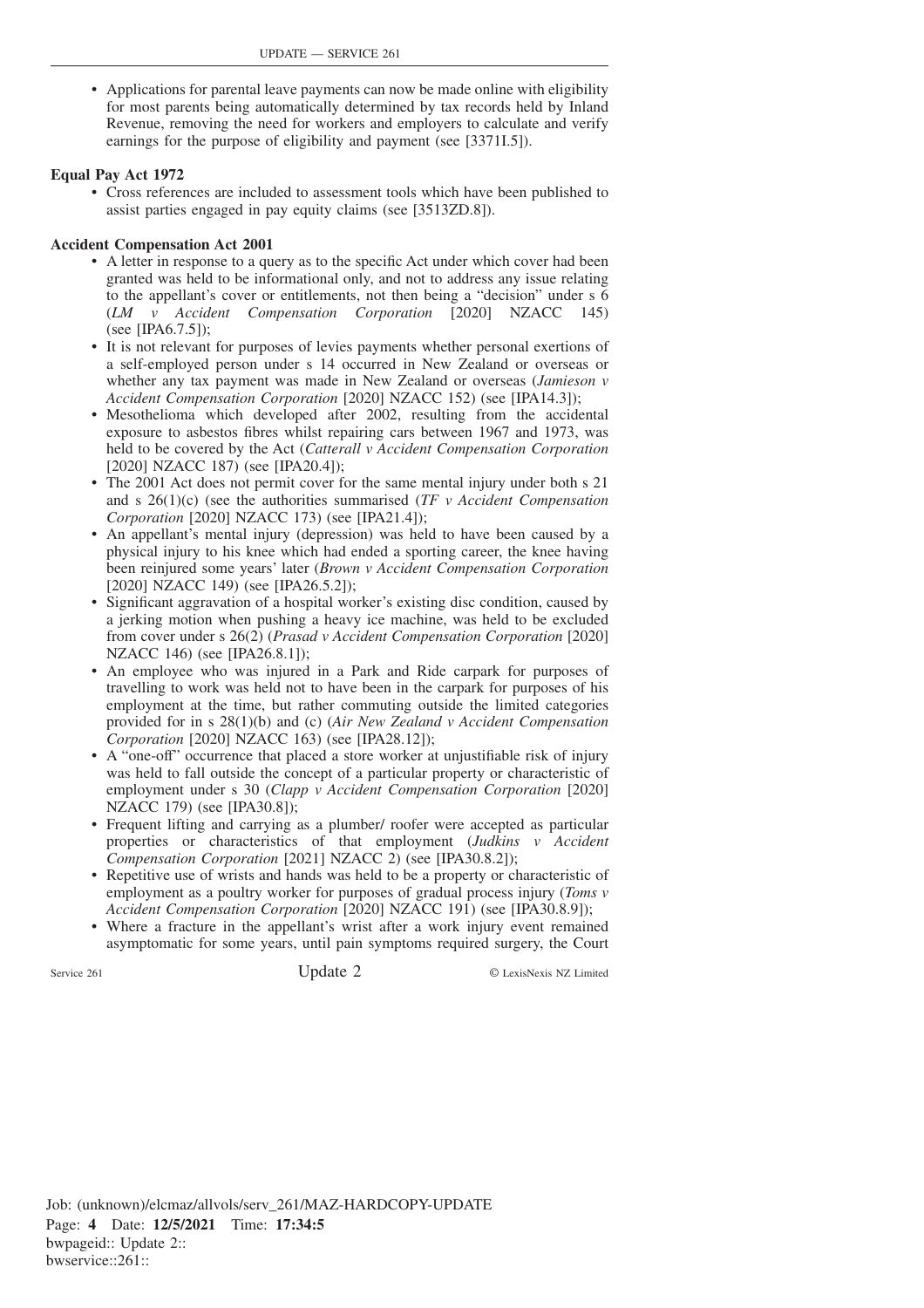held that the Corporation was not prejudiced by the delay given the available medical evidence (*Armani v Accident Compensation Corporation* [2020] NZACC 189);

- Delay when a claim was filed over 30 years after alleged head injuries from playing representative rugby was held not to prejudice the Corporation, given the documentation of concussive injuries at the elite level, changes in the rules which had since sanctioned players for targeting the head and increased clinical knowledge leading to current protocols around suspected concussive injuries (*Old v Accident Compensation Corporation* [2020] NZACC 172) (see [IPA53.5]);
- In relation to the pure tone audiometry test referred to in s 61, the Court has accepted evidence that hearing loss in the mid tone region was not consistent with work-related gradual process hearing loss (*HE v Accident Compensation Corporation* [2020] NZACC 142) (see [IPA61.3]);
- The widely used term "injury-related needs" to reflect rehabilitation required as a "direct consequence" of personal injury has been held not to lead to an incorrect inquiry being made by the Corporation (*Harper v Accident Compensation Corporation* [2020] NZACC 147) (see [IPA81.5]);
- The Court of Appeal has held that a strict sequencing of considerations under s 86(2)(a) and (b) is not required, so that s 86(2) does not require a two-step approach in every case (i.e. requiring the Corporation to initially consider whether it is possible to return a claimant to her or his pre-injury occupation and, only if that is not possible, then considering other options) (*Gaskin v Accident Compensation Corporation* [2021] NZCA 27) (see [IPA86.3]);
- Judge Henare has emphasised that there is no requirement for a medical assessor to have ensured that a functional capacity evaluation is completed when undertaking a VIMA (*Farah v Accident Compensation Corporation* [2020] NZACC 144) (see [IPA95.3]);
- Osteoarthritis was held to be covered after the appellant had just "got on with the job" despite a succession of ankle injuries incurred whilst working as a scaffolder and stevedore (*Hunter v Accident Compensation Corporation* [2020] NZACC 186) (see [IPA103.5.2]);
- The vocational independence process is not required to be examined in a mechanical or rigid way (*Bloomfield v Accident Compensation Corporation* [2020] NZACC 176) (see [IPA107.6]);
- A VIMA was held to be flawed where it did not take into account the IRP actions and goals for a work trial against the outcome achieved of only a partial return to work (*Tilly v Accident Compensation Corporation* [2020] NZACC 153) (see [IPA108.8.5]);
- No account was taken of findings where the relevant presentation occurred over a year after the VIMA was undertaken and there was no evidence that these later findings were present at the time the appellant was declared vocationally independent (*Bloomfield v Accident Compensation Corporation* [2020] NZACC 176) (see [IPA109.6]);
- Judge Walker has held that the Court has jurisdiction to make a suspension order under s 117 where a claimant is not specifically in receipt of the entitlements suspended at the time the suspension was issued (*Bracken-Wall v Accident Compensation Corporation* [2020] NZACC 154) (see [IPA117.4]);
- There was held to have been an insufficient basis for suspension of entitlements under s 117 where the branch medical adviser had left the case manager with the